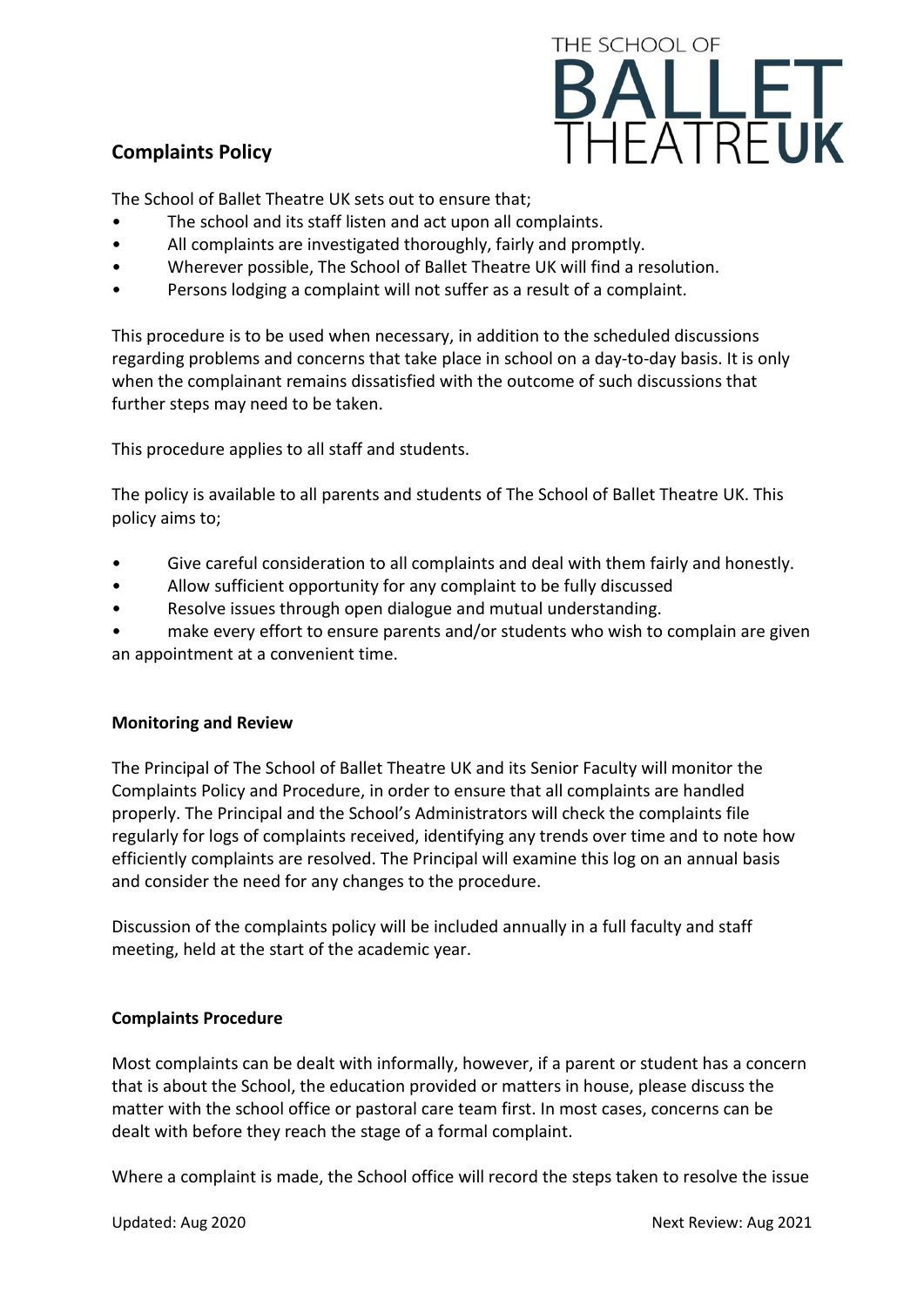informally and keep notes of discussions. However, it is recognised that teachers of the school do not wish to discourage parents and/or students from voicing concerns by formally logging any events of concern. Complaints resolved at stage 1 will be logged in brief; those unresolved at stage 1 will be logged in full.

Students who make a complaint will be considered sympathetically. No student will be penalised for making a complaint in good faith. In the first instance students should share their complaint with the school office or pastoral care team. If they feel they cannot do this it should be shared with the member of staff they feel most comfortable with. Discussions will then take place.

The member of staff, upon hearing the complaint, will aim to resolve the problem as soon as is possible. If the issue is not resolved, the student may be referred to a senior member of staff who will listen, consider and try to resolve the complaint. Records of the complaint will be made in the Student Complaint folder held in the school administration office.

### **Stage 1 – Informal**

If the parent and/or student has a concern, an appointment for an informal discussion can be made to speak with the school office or pastoral care team. In many cases, the matter will be resolved straightaway to equal satisfaction.

If the issue cannot be resolved it may be necessary for him/her to consult with the Principal. All complaints are taken very seriously. The class teacher and Senior Faculty will then discuss the matter again with the parent and/or student within 10 days. It is hoped that most complaints can be resolved at this stage.

Staff involved will write a brief record of the complaints and note the date on which they were received. Should the matter not be resolved within 10 working days or in the event that the School and the parent fail to reach a satisfactory resolution, then students/parents will be advised to proceed with their complaint in accordance with stage 2 of this Procedure.

#### **Stage 2 – Formal**

If the matter cannot be resolved informally the parent can make a formal appointment to see the Principal. The complaint would need also to be made in writing before the meeting. The appointment must be made via the School office, not directly with the Principal. If the complaint is about the Principal, then parents would need to write to the Business Manger to make a formal complaint.

When writing, please clarify the nature of the complaint and describe the steps already taken to resolve it. Parents should state their views on discussions with The School of Ballet Theatre UK so far, and describe any action they would like to see taken to remedy their concerns.

Parents will be notified of the outcome of any investigations or enquiries within 10 working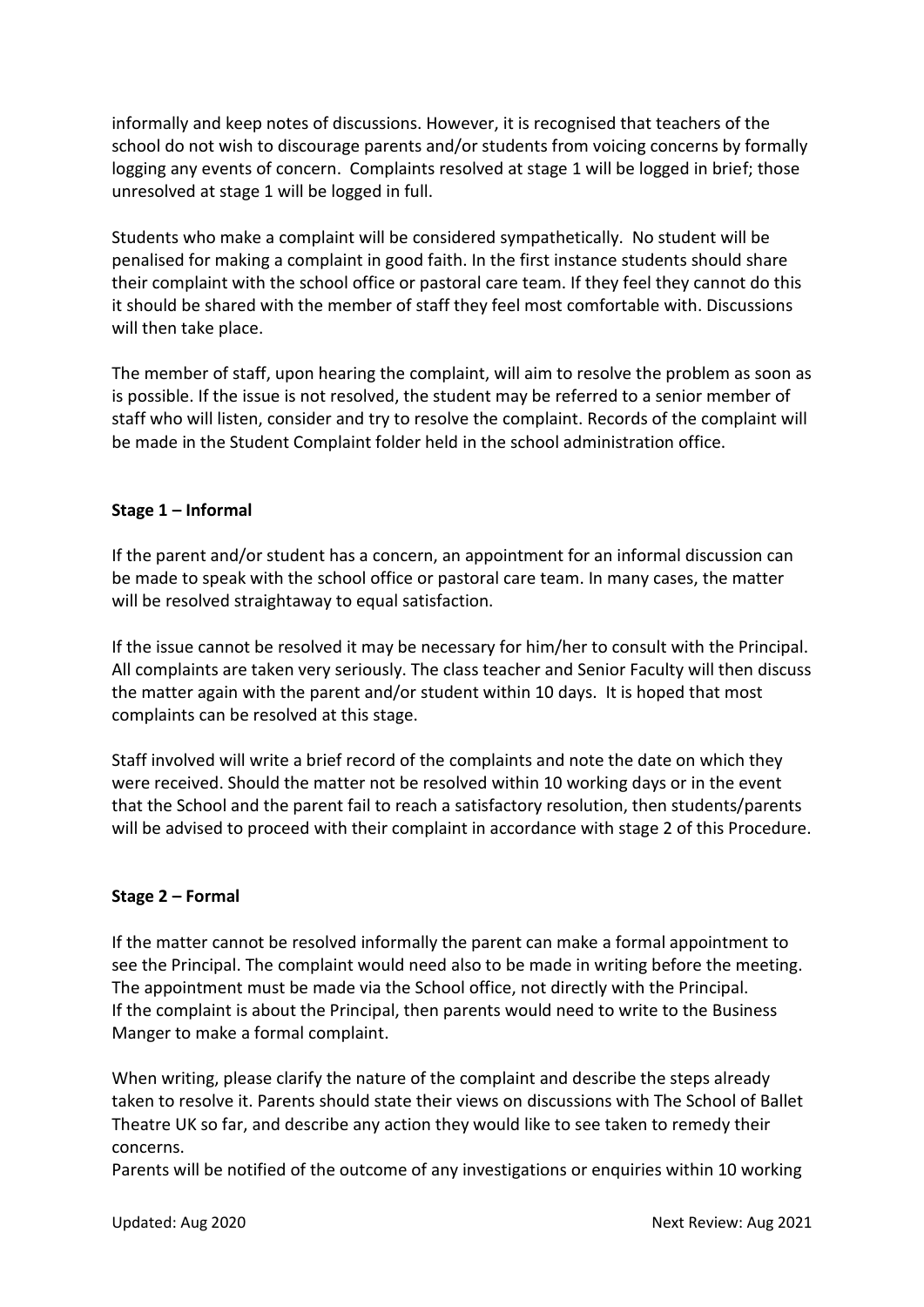days of receipt of the stage 2 complaint. Should the complaint be received immediately before or during a holiday period, the time taken to investigate the issue and to inform the parents of findings, may be in excess of 28 working days.

The School will keep written records of all meetings and interviews held in relation to the complaint and will at all times, endeavor to ensure that issues are dealt with properly and fairly.

Where a parent is not satisfied with the response to a complaint made in writing, provisions will be made for a meeting before a panel appointed by or on behalf of the Director. In other words, a parent should proceed to stage three of this procedure.

## **Stage 3 – Formal, Panel Meeting**

At this stage, a panel will meet to consider the complaint, meet parents and make a final decision about the complaint on behalf of the Director. The Panel will consist of at least three persons not directly involved in the matters detailed in the complaint, one of whom shall be independent of the management and running of The School of Ballet Theatre UK, and will have no connection, past or present, with the school.

Each of the Panel members shall be appointed by the Director. Parents will be requested to submit written evidence to support the complaint. The Director, on behalf of the Panel, will then acknowledge the complaint and schedule a hearing to take place as soon as is possible; normally within 28 working days.

If the Panel deems it necessary, it may require that further particulars of the complaint or any related matter, be supplied in advance of the hearing. Copies of such particulars shall be supplied to all parties not later than two days prior to the hearing.

Parents may be accompanied to the hearing by one other person. This may be a relative, teacher or friend. Legal representation will not normally be appropriate but if required, the identity of the person(s) attending should be made known to the panel not less than 10 days beforehand.

If possible, the Panel will resolve the student/parents' complaint immediately without the need for further investigation. Where further investigation is required, the Panel will decide how it should be carried out.

After due consideration of all facts they consider relevant, the Panel will reach a decision and may make recommendations, which it shall complete within a further seven days of the hearing.

The Panel will write directly to the student and parents informing them of its decision and the reasons for it. The decision of the Panel will be final. The Panel's findings and, if any,